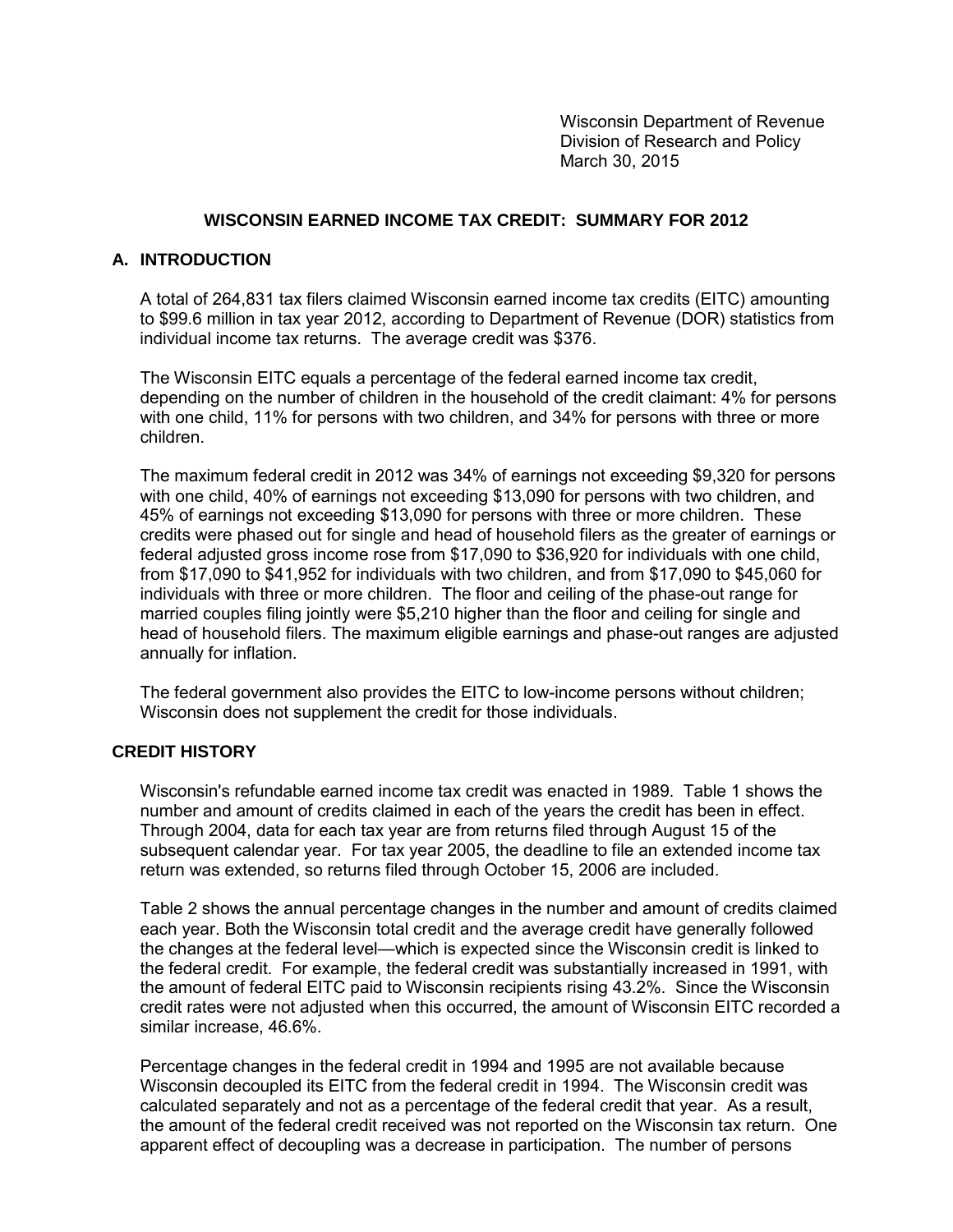claiming the Wisconsin EITC was lower in 1994, when the credit was decoupled, than in 1993. Participation rebounded sharply in 1995, surging 11.5%, when the credit was once again based on the federal credit.

The number of Wisconsin EITC recipients and the amount claimed declined in the late 1990s, but both have increased since then. In 2009, the number of recipients and the amount of credits surged again due to an increase in the credit rate for individuals with three or more children and an increase in the eligible income range for married filers. In 2011 Wisconsin reduced the state credit for filers with two children from 14% of the federal credit to 11% of the federal credit. Wisconsin similarly reduced the state credit for filers with three or more children from 43% of the federal credit to 34% of the federal credit.

|          |            | יטטו טוחם וחתו<br><b>Federal Credit</b> | – 2012  | Wisconsin            |         |
|----------|------------|-----------------------------------------|---------|----------------------|---------|
| Tax Year | Number Of  | Amount*                                 | Average | <b>Credit Amount</b> | Average |
|          | Recipients | $$$ thou)                               | \$)     | $$$ thou)            | \$)     |
| 1989     | 126,511    | \$68,409.8                              | \$541   | \$16,464.1           | \$130   |
| 1990     | 136,205    | 77,718.0                                | 571     | 18,916.8             | 139     |
| 1991     | 153,194    | 111,255.2                               | 726     | 27,725.0             | 181     |
| 1992     | 165,951    | 134,697.7                               | 812     | 33,572.0             | 202     |
| 1993     | 172,425    | 153,726.5                               | 892     | 38,652.1             | 224     |
| 1994     | 171,260    | N/A                                     | N/A     | 49,150.1             | 287     |
| 1995     | 191,019    | 287,033.7                               | 1,503   | 54,750.6             | 287     |
| 1996     | 195,980    | 332,449.8                               | 1,696   | 58,177.5             | 297     |
| 1997     | 194,023    | 344,338.8                               | 1,775   | 60,760.8             | 313     |
| 1998     | 189,102    | 342,960.1                               | 1,814   | 59,932.8             | 317     |
| 1999     | 185,442    | 339,062.5                               | 1,828   | 59,057.7             | 318     |
| 2000     | 185,499    | 342,729.6                               | 1,848   | 59,075.7             | 318     |
| 2001     | 189,586    | 355,624.2                               | 1,876   | 60,346.8             | 318     |
| 2002     | 210,624    | 410,860.2                               | 1,951   | 69,029.2             | 328     |
| 2003     | 214,164    | 423,617.1                               | 1,978   | 69,765.9             | 326     |
| 2004     | 216,707    | 445,730.6                               | 2,057   | 73,482.6             | 339     |
| 2005     | 223,518    | 478,468.8                               | 2,141   | 78,831.0             | 353     |
| 2006     | 227,497    | 506,355.6                               | 2,226   | 83,193.4             | 366     |
| 2007     | 236,691    | 550,017.1                               | 2,324   | 89,549.0             | 378     |
| 2008     | 243,131    | 585,144.5                               | 2,407   | 95,848.1             | 394     |
| 2009     | 273,939    | 708,646.4                               | 2,587   | 127,868.2            | 466     |
| 2010     | 268,612    | 691,981.9                               | 2,576   | 124,032.5            | 462     |
| 2011     | 268,171    | 711,117.2                               | 2,652   | 100,854.0            | 376     |
| 2012     | 264,831    | \$713,823.4                             | \$2,695 | \$99,550.1           | \$376   |

| TABLE 1                                                  |
|----------------------------------------------------------|
| FEDERAL AND STATE EARNED INCOME TAX CREDITS IN WISCONSIN |
| TAX YEARS 1989 - 2012                                    |

\* For taxpayers with Wisconsin EITC only. Data on federal credits for other taxpayers, in particular, persons without children, are not reported on Wisconsin tax returns.

N/A: Not available because the Wisconsin credit was calculated separately from the federal credit in 1994. As a result, the amount of federal credit was not recorded on the Wisconsin tax return in 1994.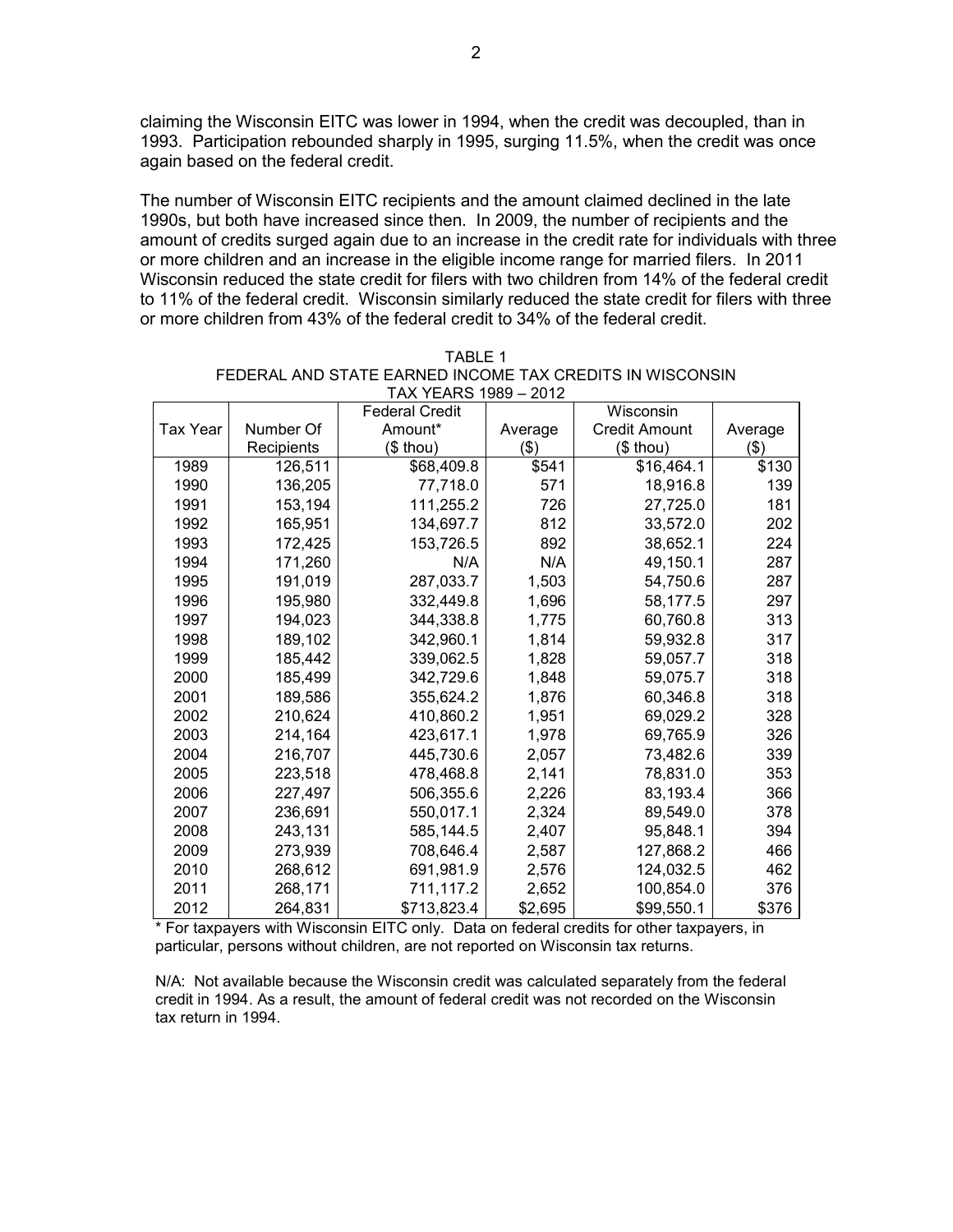|                 |                      | <b>Federal Credit</b> |           | Wisconsin            |         |
|-----------------|----------------------|-----------------------|-----------|----------------------|---------|
| <b>Tax Year</b> | Number Of<br>Amount* |                       | Average   | <b>Credit Amount</b> | Average |
|                 | Recipients           | $($$ thou)            | \$)       | $$$ thou)            | \$)     |
| 1989-1990       | 7.7%                 | 13.6%                 | 5.5%      | 14.9%                | 6.7%    |
| 1990-1991       | 12.5                 | 43.2                  | 27.3      | 46.6                 | 30.3    |
| 1991-1992       | 8.3                  | 21.1                  | 11.8      | 21.1                 | 11.8    |
| 1992-1993       | 3.9                  | 14.1                  | 9.8       | 15.1                 | 10.8    |
| 1993-1994       | $-0.7$               | <b>NA</b>             | <b>NA</b> | 27.2                 | 28.0    |
| 1994-1995       | 11.5                 | <b>NA</b>             | <b>NA</b> | 11.4                 | $-0.1$  |
| 1995-1996       | 2.6                  | 15.8                  | 12.9      | 6.3                  | 3.6     |
| 1996-1997       | $-1.0$               | 3.6                   | 4.6       | 4.4                  | 5.4     |
| 1997-1998       | $-2.5$               | $-0.4$                | 2.2       | $-1.4$               | 1.2     |
| 1998-1999       | $-1.9$               | $-1.1$                | 0.8       | $-1.5$               | 0.3     |
| 1999-2000       | 0.0                  | 1.1                   | 1.1       | 0.0                  | 0.0     |
| 2000-2001       | 2.2                  | 3.8                   | 1.5       | 2.2                  | $-0.1$  |
| 2001-2002       | 11.1                 | 15.5                  | 4.0       | 14.4                 | 3.1     |
| 2002-2003       | 1.7                  | 3.1                   | 1.4       | 1.1                  | $-0.6$  |
| 2003-2004       | 1.2                  | 5.2                   | 4.0       | 5.3                  | 4.0     |
| 2004-2005       | 3.1                  | 7.3                   | 4.1       | 7.3                  | 4.0     |
| 2005-2006       | 1.8                  | 5.8                   | 4.0       | 5.5                  | 3.7     |
| 2006-2007       | 4.0                  | 8.6                   | 4.4       | 7.6                  | 3.3     |
| 2007-2008       | 2.7                  | 6.4                   | 3.6       | 7.0                  | 4.2     |
| 2008-2009       | 12.7                 | 21.1                  | 7.5       | 33.4                 | 18.3    |
| 2009-2010       | $-1.9$               | $-2.4$                | $-0.4$    | $-3.0$               | $-0.9$  |
| 2010-2011       | $-0.2$               | 2.8                   | 3.0       | $-18.7$              | $-18.6$ |
| 2011-2012       | $-1.2%$              | 0.4%                  | 1.6%      | $-1.3%$              | 0.0%    |

| TARI F 2                                                 |
|----------------------------------------------------------|
| FEDERAL AND STATE EARNED INCOME TAX CREDITS IN WISCONSIN |
| ANNUAL PERCENTAGE CHANGES. TAX YEARS 1989 - 2012         |

\* For taxpayers with Wisconsin EITC only. Data on federal credits for other taxpayers, in particular, persons without children, are not reported on Wisconsin tax returns.

N/A: Not available because the Wisconsin credit was calculated separately from the federal credit in 1994. As a result, the amount of federal credit was not recorded on the Wisconsin tax return in 1994.

#### **CREDITS BY FILING STATUS**

Table 3 reports the number of 2012 EITC recipients, the number of children they have, and the amount of credits they receive by filing status and number of children. As the table shows, most recipients are unmarried. About 60% of claimants are heads of household, that is, single persons with children who are considered dependents for tax purposes, and about 10% are single filers who do not claim their children as dependents on their tax returns, typically because the non-custodial parent is allowed the dependency claim.

While married couples only comprise about 30% of the recipients, married couples received 40% of the credit and their average credit of \$496 was substantially higher than the averages for heads of household (\$341) and single filers (\$230). Married couples had higher average credits and received a larger share of the total credit amount because a larger percentage of them had three or more children, which qualifies for the largest credit. Thirty-three percent of married claimants had three or more children compared to 7% for single claimants and 14% for head of household claimants.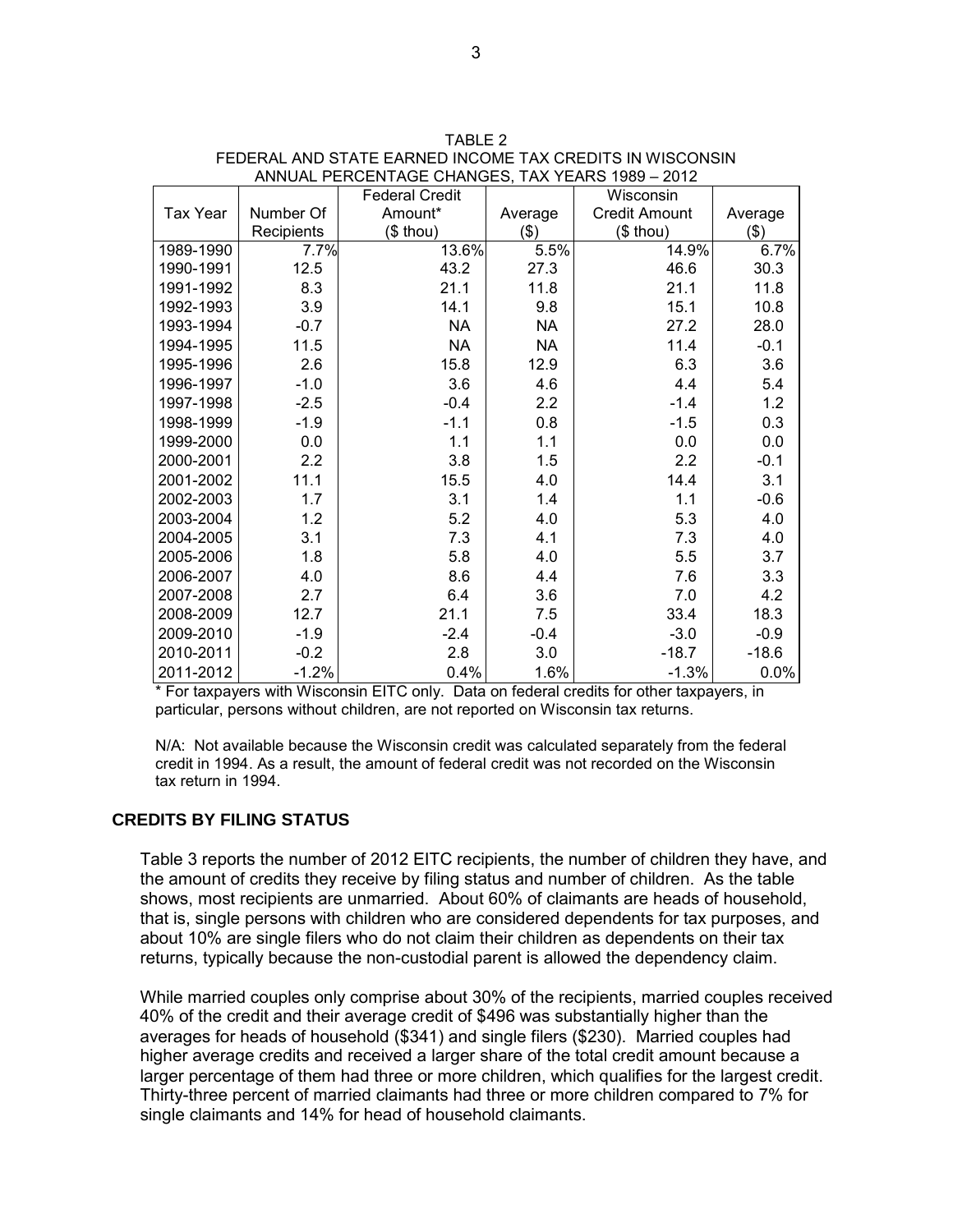| DI TIERNO OTATOO AND NOMBER OF DEFENDENTO, 2012 |           |         |            |                     |               |         |
|-------------------------------------------------|-----------|---------|------------|---------------------|---------------|---------|
| Filing Status/                                  | Number of | $%$ of  | Number of  | <b>Total Amount</b> | % of<br>Total | Average |
| Number of Dependents                            | Claimants | Total   | Dependents |                     |               | Amount  |
| Single                                          |           |         |            |                     |               |         |
| 1 Dependent                                     | 19,920    | 7.5%    | 19,920     | \$1,821,720         | 1.8%          | \$91    |
| 2 Dependents                                    | 5,821     | 2.2%    | 11,642     | 2,167,860           | 2.2%          | 372     |
| 3 or More Dependents                            | 1,907     | 0.7%    | 5,728      | 2,381,267           | 2.4%          | 1249    |
| Subtotal                                        | 27,648    | 10.4%   | 37,290     | 6,370,847           | 6.4%          | 230     |
| Head of Household                               |           |         |            |                     |               |         |
| 1 Dependent                                     | 87,744    | 33.1%   | 87.744     | 7,380,384           | 7.4%          | 84      |
| 2 Dependents                                    | 48,155    | 18.2%   | 96,310     | 17,697,536          | 17.8%         | 368     |
| 3 or More Dependents                            | 21,977    | 8.3%    | 66,107     | 28,745,639          | 28.9%         | 1308    |
| Subtotal                                        | 157,876   | 59.6%   | 250,161    | 53,823,559          | 54.1%         | 341     |
| Married Joint                                   |           |         |            |                     |               |         |
| 1 Dependent                                     | 23,778    | $9.0\%$ | 23,778     | 1,799,000           | 1.8%          | 76      |
| 2 Dependents                                    | 29,472    | 11.1%   | 58,944     | 9,172,651           | 9.2%          | 311     |
| 3 or More Dependents                            | 26,057    | 9.8%    | 78,934     | 28,384,016          | 28.5%         | 1089    |
| Subtotal                                        | 79,307    | 29.9%   | 161,656    | 39,355,667          | 39.5%         | 496     |
| <b>All Filers</b>                               |           |         |            |                     |               |         |
| 1 Dependent                                     | 131,442   | 49.6%   | 131,442    | 11,001,104          | 11.1%         | 84      |
| 2 Dependents                                    | 83,448    | 31.5%   | 166,896    | 29,038,047          | 29.2%         | 348     |
| 3 or More Dependents                            | 49,941    | 18.9%   | 150,769    | 59,510,922          | 59.8%         | 1192    |
| Total                                           | 264,831   | 100.0%  | 449,107    | \$99,550,073        | 100.0%        | \$376   |

TABLE 3 WISCONSIN EARNED INCOME TAX CREDIT CLAIMANTS BY FILING STATUS AND NUMBER OF DEPENDENTS, 2012

Components may not sum to total due to rounding.

#### **CREDITS BY NUMBER OF DEPENDENTS**

Table 3 also shows that half of the filers claiming an earned income tax credit had one dependent (49.6%), while 31.5% had two, and 18.9% had three or more. Because Wisconsin provides substantially larger credits to larger families, 59.8% of the credit went to recipients with three or more children, 29.2% to those with two children, and 11.1% to those with one child.

The effect of the Wisconsin adjustment for family size can also be seen by comparing the average credit, which was \$1,192 for those with three or more dependents, \$348 for those with two dependents, and \$84 for those with one dependent.

#### **CREDITS BY COUNTY**

Table 4 shows the number and amount of credits and the average credit for Wisconsin's 72 counties in 2012. Milwaukee County, the state's most populous county, had 62,212 credits totaling \$25.7 million and an average credit of \$433. That county accounted for 23% of all state EITC recipients and 26% of all credits paid. The second largest county, Dane, had 15,447 recipients claiming approximately \$5.4 million, for an average credit of \$350.

The county with the highest average credit was Menominee; its \$525 average was 40% higher than the state average of \$376 and \$67 higher than the \$458 average credit in Rusk County, which had the second highest average.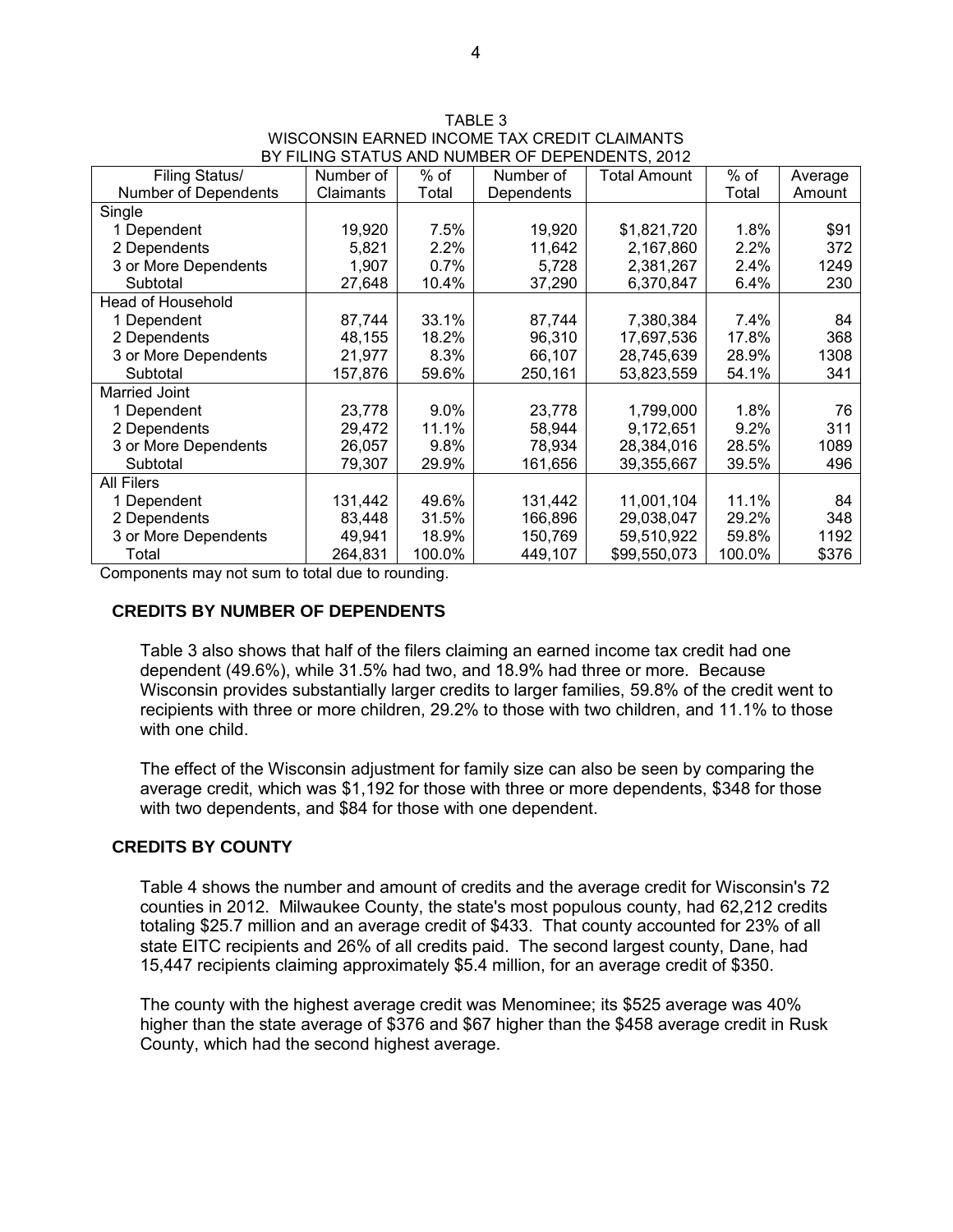TABLE 4 EARNED INCOME TAX CREDIT CLAIMANTS BY COUNTY, 2012

|                | Number of | Amount of   | Average     |              | Number of | Amount of    | Average     |
|----------------|-----------|-------------|-------------|--------------|-----------|--------------|-------------|
| County         | Claimants | Credit (\$) | Credit (\$) | County       | Claimants | Credit (\$)  | Credit (\$) |
| Adams          | 944       | \$351,788   | \$373       | Marinette    | 2,172     | \$774,922    | \$357       |
| Ashland        | 1,028     | 394,244     | 384         | Marquette    | 710       | 281,826      | 397         |
| Barron         | 2,593     | 938,181     | 362         | Menominee    | 532       | 279,402      | 525         |
| Bayfield       | 768       | 314,248     | 409         | Milwaukee    | 62,212    | 25,740,747   | 414         |
| <b>Brown</b>   | 11,744    | 4,296,084   | 366         | Monroe       | 2,321     | 859,405      | 370         |
| <b>Buffalo</b> | 644       | 239,792     | 372         | Oconto       | 1,655     | 590,494      | 357         |
| <b>Burnett</b> | 819       | 329,260     | 402         | Oneida       | 1,671     | 580,843      | 348         |
| Calumet        | 1,377     | 483,009     | 351         | Outagamie    | 7,518     | 2,652,290    | 353         |
| Chippewa       | 3,048     | 1,173,472   | 385         | Ozaukee      | 1,785     | 564,578      | 316         |
| Clark          | 1,550     | 657,908     | 424         | Pepin        | 291       | 104,294      | 358         |
| Columbia       | 2,389     | 760,988     | 319         | Pierce       | 1,242     | 407,741      | 328         |
| Crawford       | 888       | 348,240     | 392         | Polk         | 2,190     | 762,722      | 348         |
| Dane           | 15,447    | 5,412,223   | 350         | Portage      | 2,727     | 928,995      | 341         |
| Dodge          | 3,527     | 1,200,532   | 340         | Price        | 680       | 247,483      | 364         |
| Door           | 1,134     | 373,989     | 330         | Racine       | 10,353    | 4,143,929    | 400         |
| Douglas        | 2,194     | 801,092     | 365         | Richland     | 880       | 359,849      | 409         |
| Dunn           | 1,842     | 723,093     | 393         | Rock         | 9,071     | 3,262,240    | 360         |
| Eau Claire     | 4,468     | 1,570,170   | 351         | <b>Rusk</b>  | 851       | 389,440      | 458         |
| Florence       | 179       | 52,897      | 296         | Sauk         | 3,045     | 1,063,789    | 349         |
| Fond du Lac    | 4,065     | 1,467,006   | 361         | Sawyer       | 1,102     | 450,584      | 409         |
| Forest         | 544       | 204,756     | 376         | Shawano      | 2,135     | 827,059      | 387         |
| Grant          | 2,284     | 894,949     | 392         | Sheboygan    | 4,932     | 1,805,490    | 366         |
| Green          | 1,591     | 576,188     | 362         | St. Croix    | 2,754     | 898,988      | 326         |
| Green Lake     | 871       | 345,601     | 397         | Taylor       | 983       | 394,195      | 401         |
| lowa           | 1,125     | 394,360     | 351         | Trempealeau  | 1,421     | 506,642      | 357         |
| Iron           | 290       | 89,655      | 309         | Vernon       | 1,398     | 596,796      | 427         |
| Jackson        | 1,065     | 375,724     | 353         | Vilas        | 1,080     | 386,191      | 358         |
| Jefferson      | 3,373     | 1,155,409   | 343         | Walworth     | 4,356     | 1,646,540    | 378         |
| Juneau         | 1,542     | 590,039     | 383         | Washburn     | 950       | 401,367      | 422         |
| Kenosha        | 8,140     | 3,138,367   | 386         | Washington   | 3,625     | 1,203,488    | 332         |
| Kewaunee       | 764       | 282,261     | 369         | Waukesha     | 8,628     | 2,716,630    | 315         |
| La Crosse      | 4,578     | 1,609,825   | 352         | Waupaca      | 2,467     | 909,284      | 369         |
| Lafayette      | 759       | 306,289     | 404         | Waushara     | 1,137     | 446,165      | 392         |
| Langlade       | 1,057     | 390,676     | 370         | Winnebago    | 7,096     | 2,371,596    | 334         |
| Lincoln        | 1,389     | 497,111     | 358         | Wood         | 3,759     | 1,360,820    | 362         |
| Manitowoc      | 3,462     | 1,224,298   | 354         | Other*       | 5,423     | 2,266,533    | 418         |
| Marathon       | 6,197     | \$2,402,992 | \$388       | <b>Total</b> | 264,831   | \$99,550,073 | \$376       |

\* Includes returns for which no county was listed.

Components may not sum to total due to rounding.

# **F. PARTICIPATION BY COUNTY**

Two measures of the extent of participation in the EITC are the percentage of tax returns from the county that claim the credit and the percentage of the county's population in tax filing units receiving the EITC. For the latter measure, the number of people in a tax filing unit was based on the filing status (married couples filing jointly counted as two persons; heads of household and single filers as one) and on the number of dependents claimed for purposes of the EITC.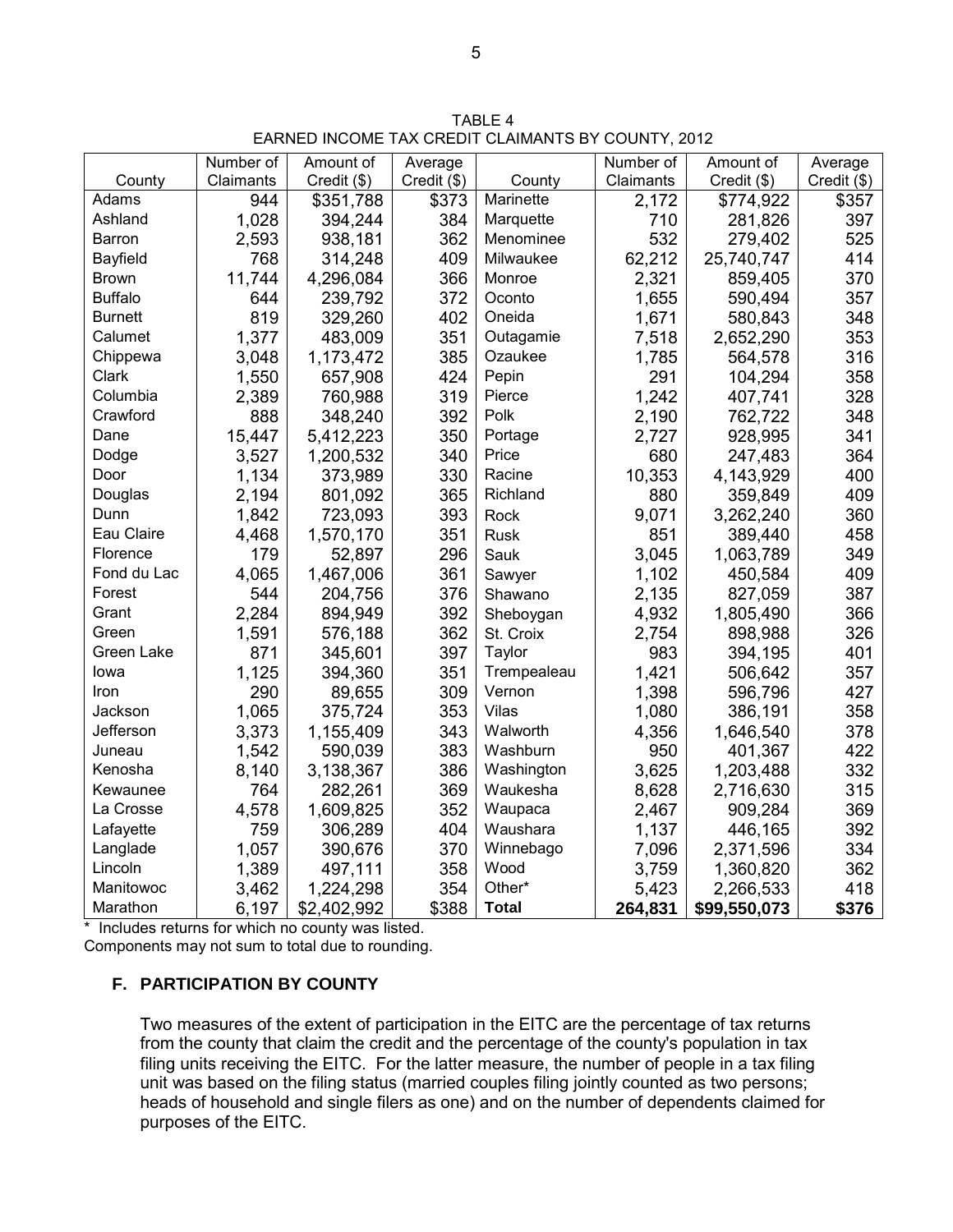Table 5 shows both of these measures; again Menominee County stands out with far higher participation than any other county. While the EITC was claimed on 9.3% of all tax returns statewide, 41.3% of Menominee County returns included a claim for the credit. Similarly, 38.8% of Menominee County's population was in tax filing units receiving the EITC. For all other counties, the percent of returns with the EITC ranged from 4.2% (Ozaukee County) to 14.5% (Milwaukee County) and the share of population in tax filing units receiving the EITC ranged from 6.2% (Ozaukee County) to 20.1% (Sawyer County).

|                |         |             | Percent of |            |             | Percent of |
|----------------|---------|-------------|------------|------------|-------------|------------|
|                | Tax     | <b>EITC</b> | Returns    | 2012       | <b>EITC</b> | Population |
| County         | Returns | Returns     | with EITC  | Population | Population* | with EITC  |
| Adams          | 9,158   | 944         | 10.3%      | 20,797     | 2,927       | 14.1%      |
| Ashland        | 7,218   | 1,028       | 14.2%      | 16,063     | 3,150       | 19.6%      |
| Barron         | 22,242  | 2,593       | 11.7%      | 45,928     | 7,906       | 17.2%      |
| Bayfield       | 7,329   | 768         | 10.5%      | 15,052     | 2,395       | 15.9%      |
| <b>Brown</b>   | 120,983 | 11,744      | 9.7%       | 250,281    | 34,703      | 13.9%      |
| <b>Buffalo</b> | 6,451   | 644         | 10.0%      | 13,649     | 2,022       | 14.8%      |
| <b>Burnett</b> | 7,063   | 819         | 11.6%      | 15,457     | 2,528       | 16.4%      |
| Calumet        | 21,456  | 1,377       | 6.4%       | 49,168     | 4,247       | 8.6%       |
| Chippewa       | 28,235  | 3,048       | 10.8%      | 62,777     | 9,461       | 15.1%      |
| Clark          | 13,968  | 1,550       | 11.1%      | 34,706     | 5,146       | 14.8%      |
| Columbia       | 28,008  | 2,389       | 8.5%       | 56,835     | 7,030       | 12.4%      |
| Crawford       | 7,507   | 888         | 11.8%      | 16,638     | 2,783       | 16.7%      |
| Dane           | 251,112 | 15,447      | 6.2%       | 491,555    | 45,035      | 9.2%       |
| Dodge          | 40,618  | 3,527       | 8.7%       | 88,692     | 10,663      | 12.0%      |
| Door           | 14,734  | 1,134       | 7.7%       | 27,867     | 3,503       | 12.6%      |
| Douglas        | 19,370  | 2,194       | 11.3%      | 44,191     | 6,518       | 14.7%      |
| Dunn           | 18,225  | 1,842       | 10.1%      | 43,853     | 5,849       | 13.3%      |
| Eau Claire     | 47,772  | 4,468       | 9.4%       | 99,260     | 13,359      | 13.5%      |
| Florence       | 2,039   | 179         | 8.8%       | 4,358      | 545         | 12.5%      |
| Fond du Lac    | 48,572  | 4,065       | 8.4%       | 101,955    | 12,364      | 12.1%      |
| Forest         | 4,078   | 544         | 13.3%      | 9,197      | 1,683       | 18.3%      |
| Grant          | 22,276  | 2,284       | 10.3%      | 51,436     | 7,148       | 13.9%      |
| Green          | 17,799  | 1,591       | 8.9%       | 36,863     | 4,883       | 13.2%      |
| Green Lake     | 9,198   | 871         | 9.5%       | 19,106     | 2,738       | 14.3%      |
| lowa           | 11,286  | 1,125       | 10.0%      | 23,726     | 3,466       | 14.6%      |
| Iron           | 2,903   | 290         | 10.0%      | 5,843      | 862         | 14.8%      |
| Jackson        | 9,010   | 1,065       | 11.8%      | 20,523     | 3,241       | 15.8%      |
| Jefferson      | 39,003  | 3,373       | 8.6%       | 83,857     | 10,162      | 12.1%      |
| Juneau         | 11,926  | 1,542       | 12.9%      | 26,878     | 4,738       | 17.6%      |
| Kenosha        | 74,790  | 8,140       | 10.9%      | 166,823    | 24,126      | 14.5%      |
| Kewaunee       | 9,774   | 764         | 7.8%       | 20,637     | 2,418       | 11.7%      |
| La Crosse      | 54,158  | 4,578       | 8.5%       | 115,577    | 13,807      | 11.9%      |
| Lafayette      | 7,586   | 759         | 10.0%      | 16,897     | 2,468       | 14.6%      |
| Langlade       | 9,439   | 1,057       | 11.2%      | 19,880     | 3,298       | 16.6%      |
| Lincoln        | 13,698  | 1,389       | 10.1%      | 28,856     | 4,221       | 14.6%      |
| Manitowoc      | 39,069  | 3,462       | 8.9%       | 81,437     | 10,614      | 13.0%      |
| Marathon       | 64,521  | 6,197       | 9.6%       | 134,524    | 19,361      | 14.4%      |

TABLE 5 EARNED INCOME TAX CREDIT PARTICIPATION BY COUNTY, 2012

\*The EITC population was based on the filing status (married couples filing jointly counted as two persons; heads of household and single filers as one) and on the number of dependents claimed for purposes of the EITC.